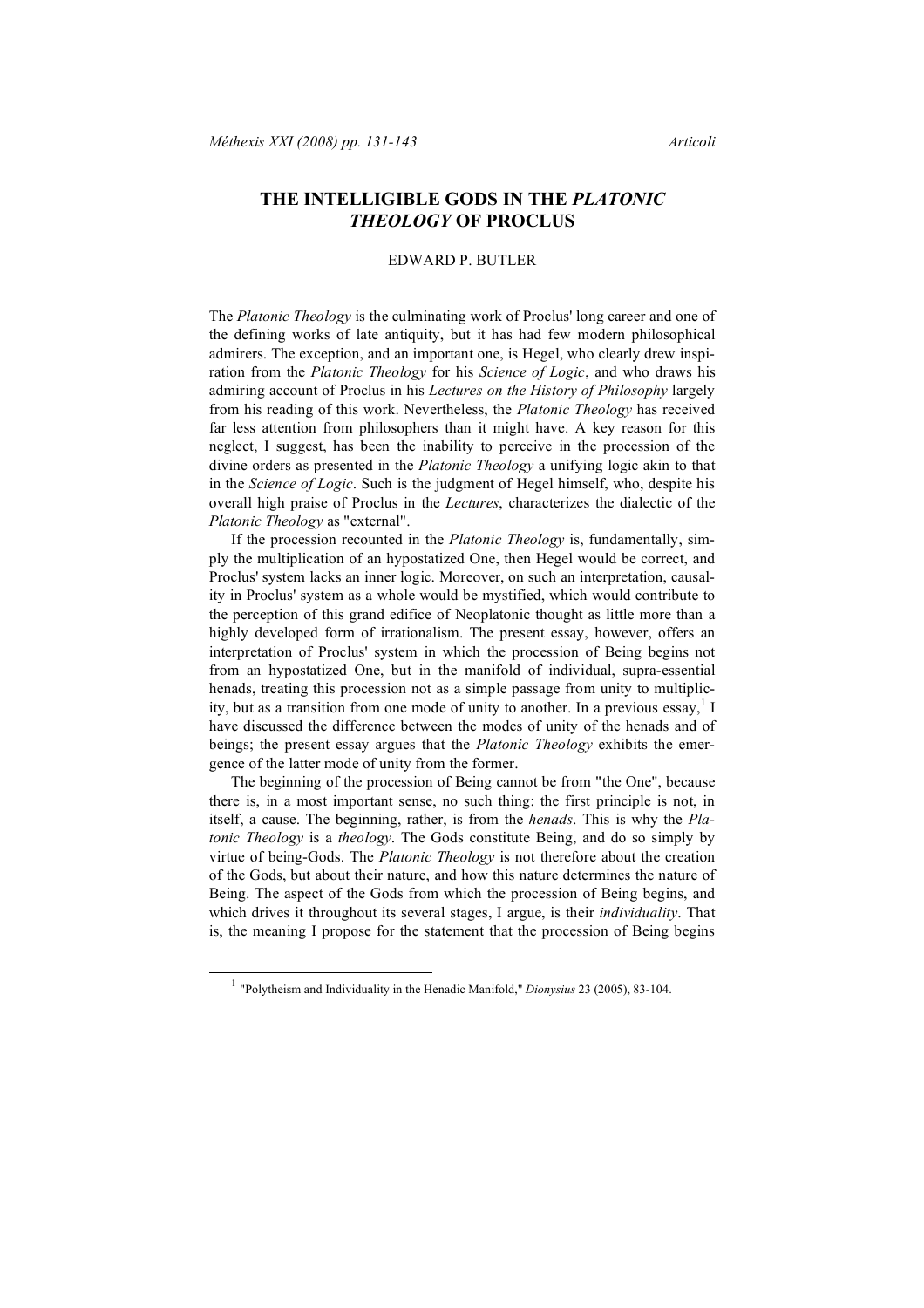from the One is that Being proceeds from individuality as such.<sup>2</sup> The procession of the divine orders as presented in the *Platonic Theology* will lack a unifying logic so long as the procession of the divine orders from the One is seen as the genesis of the Gods from the One. Rather, the *Platonic Theology* is an account of the emergence of Being from the Gods, which is a passage from *existence* to *essence*, *huparxis* to *hupostasis.* Being emerges from an *existing* divine manifold through the objectification of the existential individuality primordially possessed by each God *qua* God, with each successive plane of Being reflecting a stage in the ordering, or *diakosmêsis*, of this divine manifold. This process begins in earnest in the *Platonic Theology*'s third book, which concerns the intelligible Gods.

Being has a wide and a narrow sense in Proclus. In the wide sense, it refers to everything that is, excluding only the two kinds of nonbeing: privations, which fall short of existence, and the Gods, from whose superabundant existence Being radiates. In the narrow sense, Being refers to that in relation to which all other beings as beings orient themselves, the intelligible as such, and is distinguished therefore from Intellect, which thinks that which is, and from Life, the intellective medium connecting intellect and the intelligible. Being in this narrow sense has the structure of three triads, of which the first triad represents primary Being, Being *qua* Being as it were, while the second and third triads are Life and Intellect as implicit within Being, that is, Life and Intellect as modes of Being. In this way the structure of Being in the wide sense is explained by the structure of Being in the narrow sense. But what explains the differentiation of Being into just such modes of Being?<sup>3</sup> For this, we must look to the first intelligible triad, which contains the nuclear structure of Being, so to speak.

The first intelligible triad is *Limit*, the *Unlimited*, and *Mixture*, the terms of the intellectual method Plato presents in the *Philebus*. Being is therefore in the most fundamental sense-which is at the same time the most universal sense because all the modes of Being unfold according to it-Limit, the Unlimited, and Mixture. But we can state it more narrowly, for Proclus explains that Being *per se* is the third moment, Mixture. And he is unequivocal that this means that Being is a *product*. For while the God "exhibits" [*deixai*] or "reveals" [*ekphainein*] Limit and the Unlimited, the God "makes" [*poiein*] the mixture through these two *archai* (*PT* III 9. 36.12-19). The significance of giving Being the status of a product is not lost on Damascius, who criticizes Proclus in this regard (*DP* III 109ff/R. I, 285); it is, indeed, one of the most profound differences between the two Platonic successors. For his own part, however, Proclus approaches the

 $2$  On the One as principle of individuation in Plotinus, see recently A. Labecki, "The One and the Many: Part II: The Many," *Dionysius* 25 (2007), pp. 129-152.

<sup>3</sup> Note that Damascius, in his commentary on the *Parmenides*, characterizes the explanation of the triplicity of the intelligible (*to noêton*) by virtue of the triplicity of substance (*ousia*) as a "more theological" (*theologikôteros*) mode of explanation (*In Parm.* 17. 4-6/R. II, 14).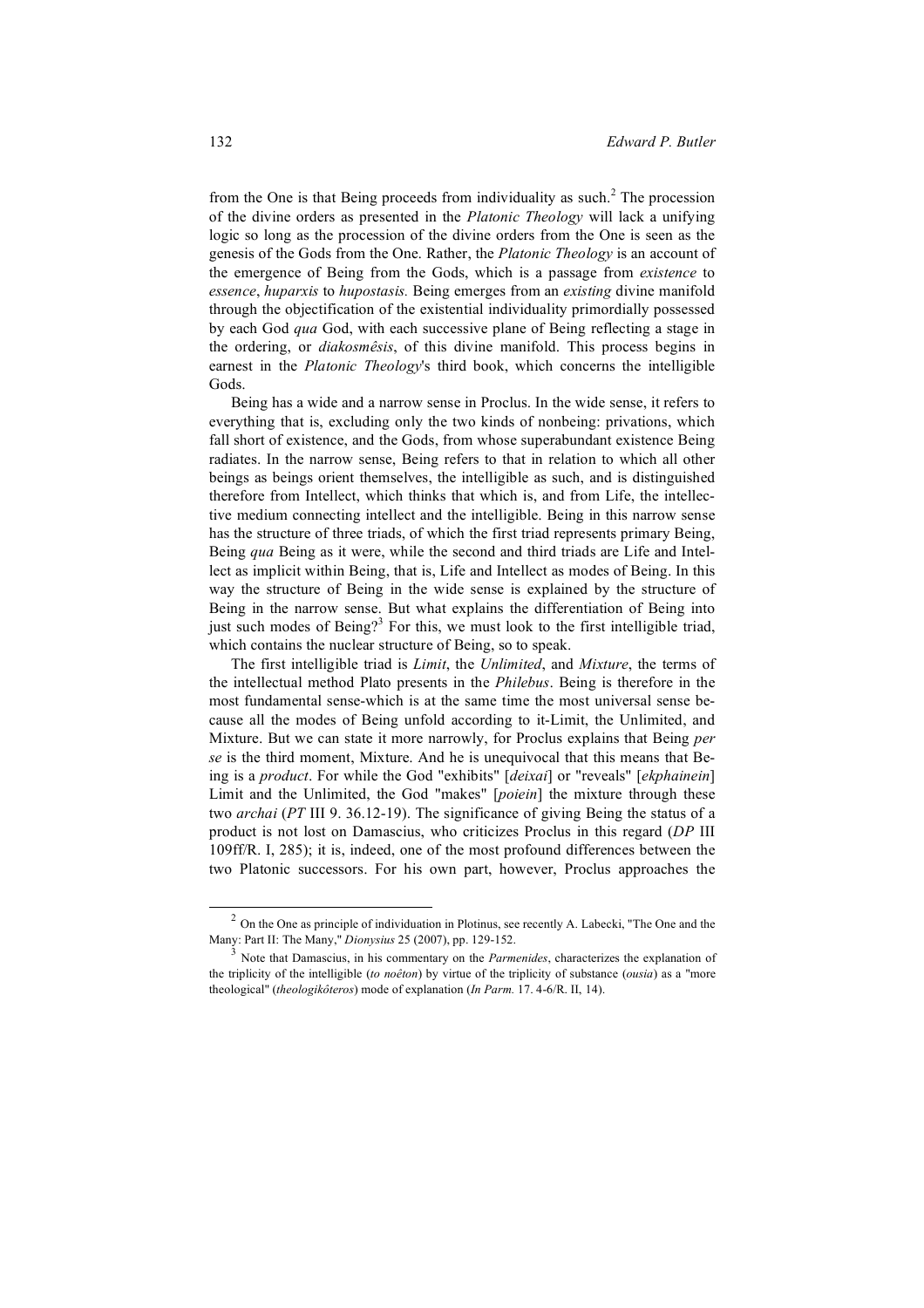problem from a somewhat different perspective. The question Proclus asks is how this Mixture, although it is the very being of Being Itself, can nevertheless be a mixture composed of nonbeings, that is, of supra-essentials: "For if Limit and the Unlimited are supra-essential [*huperousia*], essence may appear to have its subsistence from non-essences. How therefore can non-essences produce essence?" (*PT* III 9. 38.13-16). To understand how Proclus answers this question, we need to go deeper into what Limit and the Unlimited are for him, and in particular their relationship to the henads or Gods.

Limit, Proclus explains, "is a God proceeding to the intelligible summit from the unparticipated and first God," while "the Unlimited is the inexhaustible power of this God," (i.e., the God who proceeds) and the Mixed is "the first and highest order [*diakosmos*] of the Gods," (*PT* III 12. 44.24-45.7). Limit is a God, the Unlimited is the power of the God, and the Mixed is an *order* of the Gods, the highest such. <sup>4</sup> The Mixed is the highest order of the Gods because it is the most general classification of the Gods, just as the Mixed is the most general classification of beings. What is crucial here is the progression from a God, to a property of that God, to a class of Gods based upon the expression, or activity, of such properties (that is, 'powers'). The sense of this progression is therefore not multiplication, but *classification*, and it is this which is at the heart of the transition from that which is beyond Being, to Being Itself.

What exactly does Proclus mean when he states that Limit is *a God*, and why ought the third moment of the triad be regarded as the result, not of multiplication, but rather of the classification of an existing individual? With respect to the question of multiplication, Proclus explicitly states that "a multiplicity of henads is discernible first in the first rank of the intelligible-and-intellectual," (*IP* 1091), that is, at the stage corresponding to the hypostasis of Life. The intelligible order of Gods, therefore, cannot constitute a multiplicity. Rather, the three intelligible triads correspond to three *dispositions* of henads considered strictly as *individuals*. Hence Proclus states that "the first triad is an intelligible God in the first place [*prôtôs*], that which comes after it an intelligible-and-intellectual God, and the third an intellectual God," (*PT* III 14. 51. 9-11). Proclus is not speaking of three *particular* Gods here, because he is not so perverse as to claim that one and one and one do not make three; and this is also why Limit is not a particular God named, as it were, *Peras*, but *a God as such*, any God.

<sup>&</sup>lt;sup>4</sup> On the relationship between the henads and the One ("the unparticipated and first God"), see my article in *Dionysius* 23 (2005). On the "unparticipated" specifically, see E; Butler (Ph.D. diss., New School for Social Research, 2003) "The Metaphysics of Polytheism in Proclus", esp. 157-172. Briefly, note *ET* prop. 23: "all participated substances [*hupostaseis*] are linked by upward tension [*anateinontai*] to existences [*huparxeis*] not participated"—that is, the opposition between the participated and the unparticipated is founded upon that between *hupostasis* and *huparxis*, on which more below. The opposition, I argue, is *internal* to the henads, and expresses the tension between their illumination of Being and their reservation of their own transcendence, rather than between the henads and an hypostatized One Itself.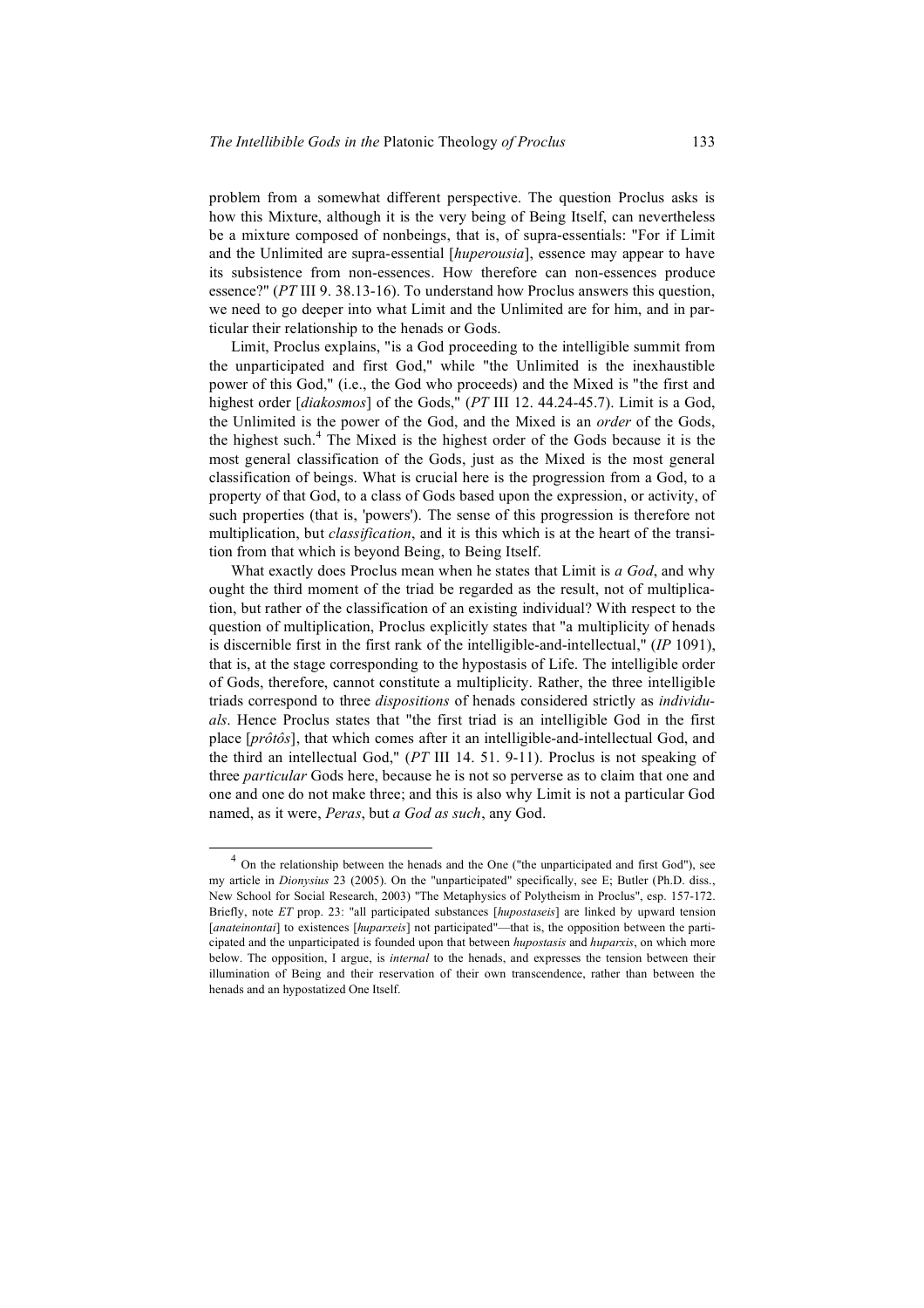What Proclus means, I submit, is that the first triad is any God of the intelligible class, the second triad is any God of the intelligible-intellectual class, and the third triad is any God of the intellectual class. The triads, then, would represent the disposition of the Gods of these classes as individuals, prior to the account of the nature of the classes as assemblages, which is inseparable from the account of the *activities* of the Gods in these classes, these activities being the ontic structures of the relevant planes of Being. The use of *prôtôs* in the above quote should thus be compared to the statement at *PT* III 21. 74. 7-8 that "just as the intelligible Gods are henads in the first place [*prôtôs*], so too are they fathers in the first place [*prôtôs*]." This passage refers to Proclus' technical use of the term "father" to characterize *a mode of divine activity* (a usage probably influenced by the *Chaldaean Oracles*): "All that is paternal in the Gods is of primal operation [*prôtourgon*] and stands in the position of the Good [*en tagathou taxei*] at the head of all the divine orders [*diakosmêseis*]," (*ET* prop. 151). The equivocation which can make the henadology confusing at times arises because the procession of Being takes place *within* the individual God him/herself, whose activity, characterizable as *prôtôs*, *deuterôs* and so forth, is the very site for the emergence of Being's stratified and hierarchical structure.

Whereas the organizations of the intelligible-intellectual and intellectual classes of Gods are treated in the fourth and fifth books of the *Platonic Theology* respectively, the intelligible class of Gods is treated in the third book itself. But if the second intelligible triad is "an intelligible-and-intellectual God," and the third intelligible triad is "an intellectual God," then the *individual* Gods of the intelligible-intellectual and intellectual classes are, when taken individually, intelligible Gods. That is, the first intelligible triad represents *any God*, taken in the widest universality, while the second and third triads already represent particular divine dispositions; indeed, what would make the most sense would be for the second to be more particular than the first and the third more particular than the second. This is the most sensible meaning to accord to the statement by Proclus that a multiplicity of henads is first discernible in the intelligible-andintellectual order: the latter is the first such particular *disposition* of the divine manifold.

Proclus remarks in the first book of the *Platonic Theology* that "such things as express characteristics of particular orders [*idia tinôn diakosmôn*] do not necessarily pertain to all the Gods, but those that pertain to all of the Gods *a fortiori* apply to each," (*PT* I 10. 43. 19-21). The intelligible order expresses the characteristics which apply most universally to the Gods, and therefore all the Gods *qua* Gods are intelligible Gods. This conclusion receives additional confirmation from the correspondence Proclus establishes between attributes common to the Gods in general (*PT* I 2. 9. 9-12)-most notably the perfections of *goodness*, *wis-*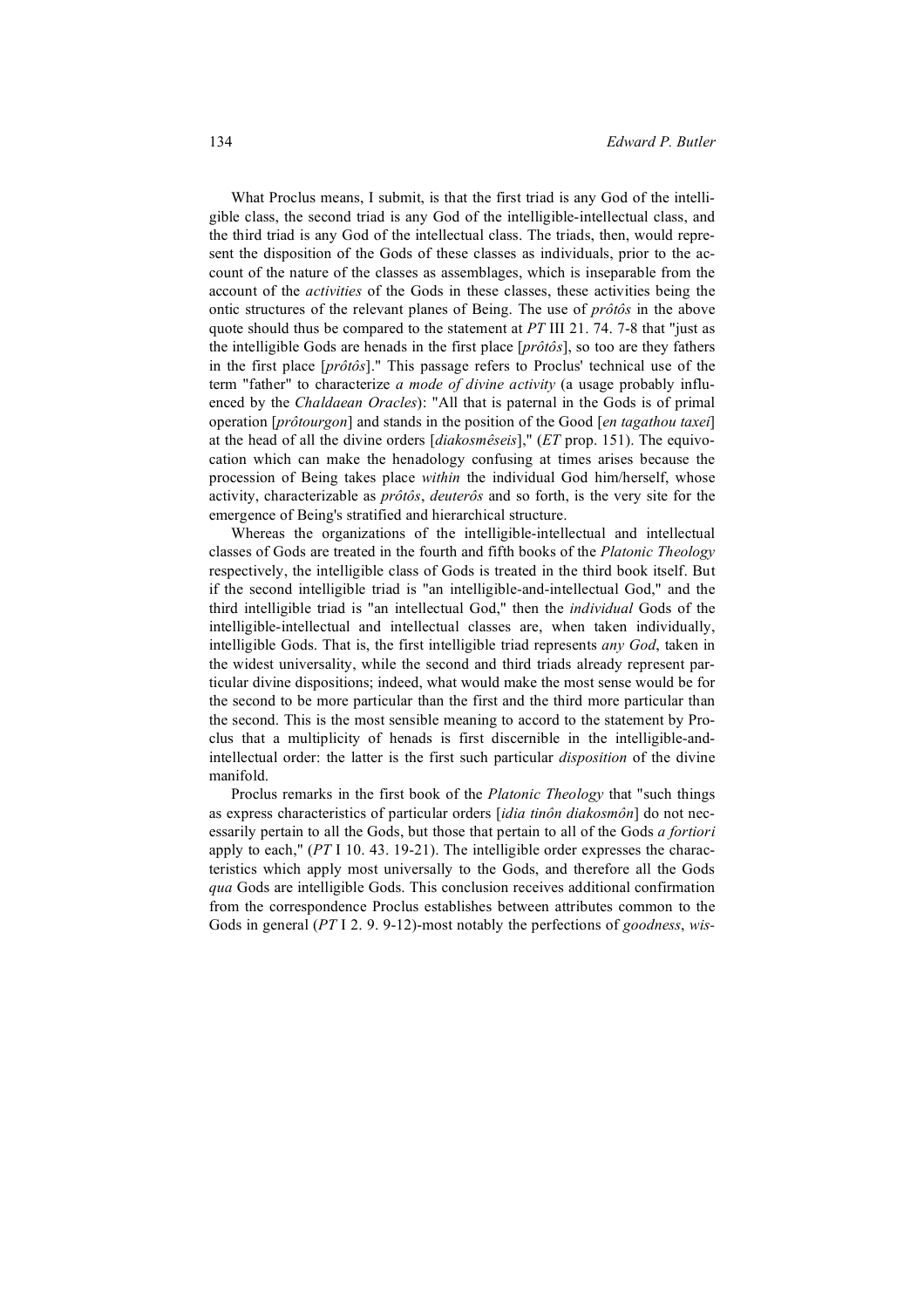dom, and *beauty* (chap. 22-24)<sup>5</sup>-and the three intelligible triads (see esp. PT I 24. 108. 20-109. 2). The statement that those characteristics that pertain to all of the Gods apply *a fortiori* to each expresses an important corollary of the henadology's core doctrine, namely that all of the Gods are present in each (*IP* 1048). Expressing this doctrine with respect to the universal characteristics of the Gods reveals the principle according to which the polycentric manifold of the Gods comes to constitute the monocentric and hierarchical manifold of Being. <sup>6</sup> To Being belongs the *universality* embodied in the divine characteristics. The transition from the supra-essential domain of the Gods to the ontic domain of essence is a transition, as it were, from the *each* of henadic uniqueness to the *all* of universality and ideality, this transition occurring *within* the first intelligible triad.

While the Platonic terminology for the first intelligible triad is the Limit, Unlimited, and Mixed of the *Philebus*, the expressions Proclus finds most systematically fruitful for this triad are "Existence" (*huparxis*), "Power" (*dunamis*), and "Intellect" (*nous*). Being *qua* Being is thus implicitly intellectual; and this explains why Proclus sometimes calls beings intellective and reserves for the Gods that intelligibility which, beyond that which is "the complement of intellection [*plêrôtikon tês noêseôs*]," is "defined according to the existence [*huparxin*] and unity [*henôsin*] of the divinity itself." It is in this sense that "the existence of the Gods," although beyond being, "is called intelligible" (*PT* I 26. 117.23-118.9). The "existence" or *huparxis* of the Gods is inherently individualized; thus Proclus speaks of the "existences", *huparxeis*, of the Gods when referring to their individual natures. In this sense, existence and individuality truly precede essence for Proclus.

Mediating between Existence and Being in the Gods, however, and therefore playing the truly crucial role in the emergence of Being from the Gods, is *Power*. "In all the divine genera," Proclus explains, "powers precede processions and generations," (*PT* III 24. 84.18-20). Proclus will frequently refer not to "power" in the singular, but to "powers", in the plural. This is important inasmuch as the progression from unity to multiplicity in the *Platonic Theology* is not a multiplication of the number of existing entities but in fact the coming to determinacy (*diakrisis*) of the multiplicity of *powers* within *each deity*. Through their powers becoming determinate the Gods, in effect, dirempt themselves, generating an ontic double which is *formal* rather than *existential*, a process which is the very emergence of Being. I will have more to say about this "doubling" of each henad below, but first we must understand the sense of powers as *properties* of the

 <sup>5</sup> "Socrates affirms that all that which is divine is beautiful, wise and good, and shows that this triad applies to all the processions of the Gods," (*PT* I 22. 101.1-3).

<sup>6</sup> On the polycentric nature of the henadic manifold, see my article in *Dionysius* <sup>23</sup> (2005). The polycentric nature of procession from the One is recognized by Jean Trouillard in *La mystagogie de Proclos*, Paris 1982, chap. 6, "Procession polycentrique," although without acknowledging that it is proper to the henads alone; Christian Guérard, "La théorie des hénades et la mystique de Proclus," *Dionysius* 6 (1982), has a more balanced account.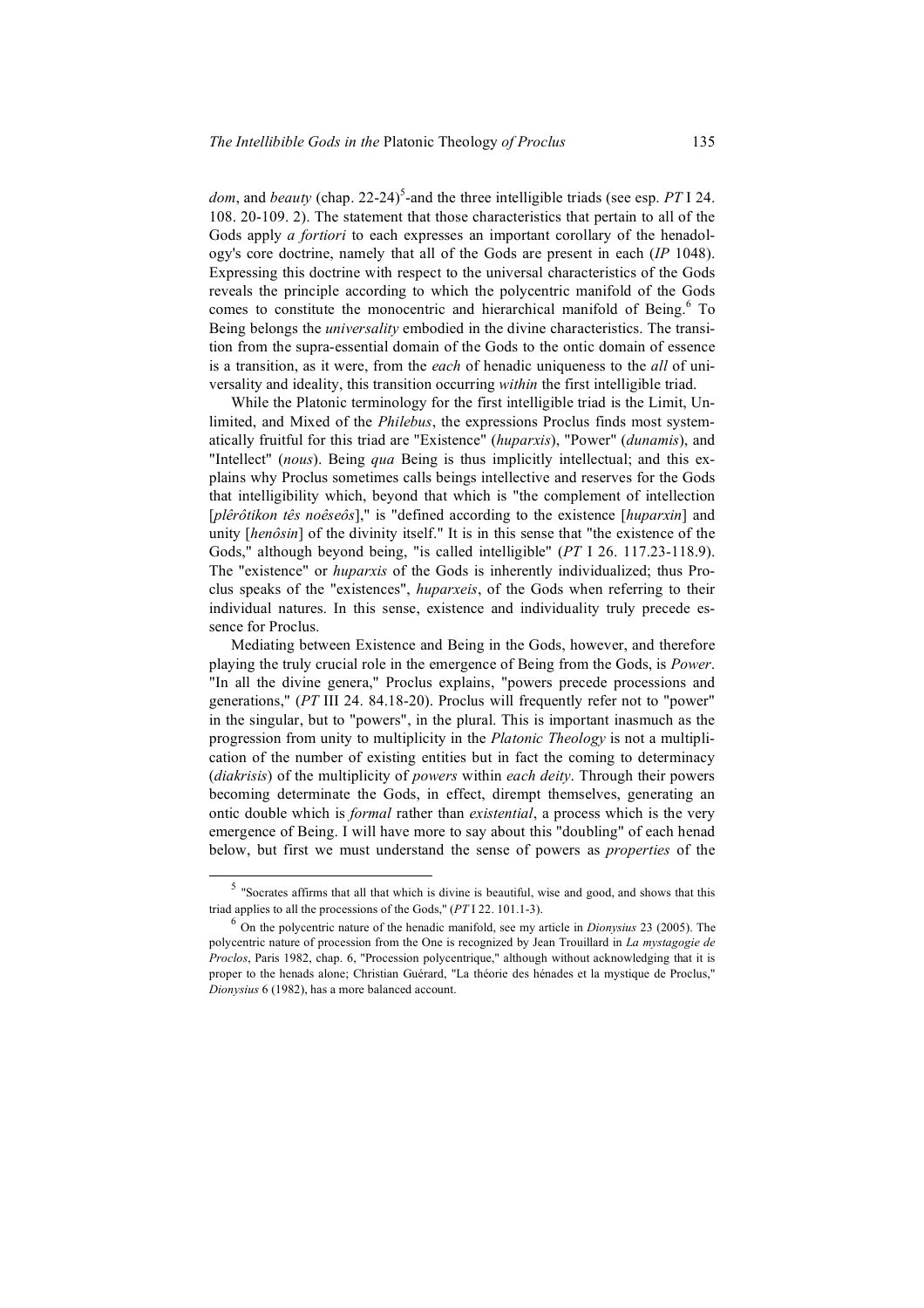Gods, because in the tension between the individual integrity of each God and the multiplicity of his/her properties or powers, the procession of Being finds its inner logic.

Proclus speaks about the "powers" of the Gods with a technical connotation which contrasts them with the Gods' "existences". In his commentary on the *Parmenides*, for instance, Proclus speaks of "shapes ... knowable and expressible as pertaining to the powers of the Gods, not to their *huparxeis*." It is in virtue of the latter, their "existences", Proclus says, that they possess "the characteristic of being Gods," although it is through the "shapes" pertaining to their powers that the Gods "become manifest to the intellectual eyes of souls," (*IP* 1128). The contrast between *huparxis* and power in the nature of the Gods can also be expressed in terms of *henôsis*, the unity or integrity of the divine individual, as in *ET* prop. 93, concerning the infinitude of superior principles relative to inferior ones: "though they [the inferiors] unfold the powers contained in it [the superior], yet it has something unattainable in its unity [*henôsin*]." We can see this general principle given specific theological application in some remarks from his *Cratylus* commentary on "the multitude of the powers of Apollo" (*IC* 174), which are, in their totality, "not to be comprehended, nor described by us. For how will human reason ever be able to comprehend all the  $\leq$ individual> properties (*idiotêtôn*) od Apollo, or any other God?" Here the existential uniqueness of Apollo is expressed by our incapacity to grasp exhaustively the totality of his powers, of which Proclus offers here the examples of "medicinal", "prophetic", and "harmonic", as well as the activity of archery.

"Powers", when taken in this fashion as properties of unique individuals, yield *kinds*, and therefore they both express the uniqueness of an individual and also embody the negation of that very uniqueness; hence their mediating role in the first intelligible triad. Thus in the *Parmenides* commentary, Proclus holds the existential dimension apart, explaining that "positive propositions apply to the monads of kinds of being, for the power of generating things is in these. The first principle is before every power and before assertions," (*IP* 74K). The contrast between an existential individuality and a multiplicity of powers, which is really the contrast between existential and ontic *modes of unity*, applies to the human individual as well, for Proclus states that "if indeed the divine is cognizable in any respect, it must be apprehended by the *huparxis* of the soul … so that the most unical [*henikôtaton*] must be known by the One and the ineffable by that which is ineffable," but to do this the soul must "lay aside the multiplicity of diverse and omniform powers in it," (*PT* I 3. 15.15-26). This does not mean that the individual is no longer an individual, however, as we can see from a discussion of prayer in the *Timaeus* commentary, which explains that prayer consists in focusing the attention such that, "becoming *alone*, we may associate with *solitary deity*, and not endeavor to conjoin ourselves with multitude to the One. For he who attempts this effects the very opposite, and separates himself from the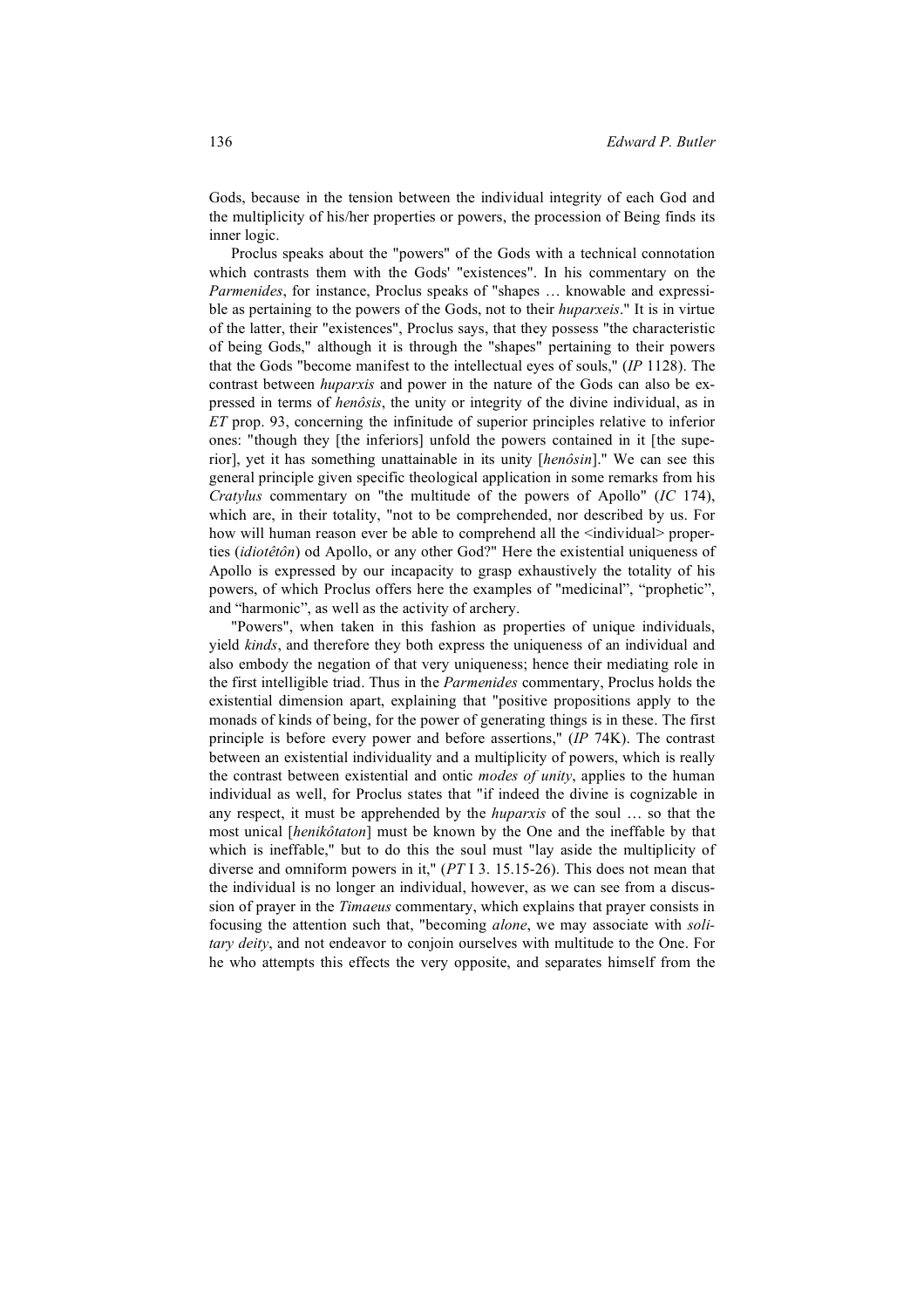Gods," (*IT* I, 212). Here the integrity of the individual worshiper approximates them to the supra-essential individuality of their deity.

Power, Proclus explains, is the relation (*schesis*) between the One and Being, a relation which has a double aspect (*duoeidês*), "for it is *of* the One but adherent to Being [*tô onti sumphuetai*]; it is the motion of the One and <its> procession into Being," (*PT* III 24. 85.7-9). "Power," he says, "is supra-essential, but conjoined with [*sumpheromenê*] essence … The powers of the Gods are supraessential and subsist together with [*sunuparchousai*] the very henads of the Gods. And through these <powers> the Gods are generative of beings," (*PT* III 24. 86.5-9). This generativity comes about by the "mingling" of henads into a unified essence: "Supra-essential natures do not themselves enter into the composition of the Mixed, but those remaining transcendent, secondary processions from them coalesce [*sumphuomenôn*] into the hypostasis of essence," (*PT* III 9. 38.24-27). This is how nonbeings constitute Being. But this means that Limit and the Unlimited "are each twofold, one prior to Being but the other in Being, and the one is generative but the other is an element of the mixture … The Limit and Unlimited which are separate <from Being> subsist causally prior to the Mixture. But the Limit and Unlimited which are mixed are more imperfect than the Mixture," (*PT* III 10. 42.16-26). Limit and the Unlimited, insofar as they are supra-essential and do not become elements of the mixture, remain inseparable moments of the Gods' integral individuality, whereas Limit and the Unlimited as elements of an ontic mixture are dependent moments of the mixture, that is, of Being.

The powers of the Gods, therefore, can also be thought of as powers *of Being*. Existentially, that is, according to their *huparxeis*, each God is perfectly simple, their individuality unassailable by any means of analysis: "Only the Gods possess existence defined by singular simplicity, transcending all multiplicity insofar as they are Gods, superior to all division, fragmentation, alienation from or relation to secondary entities and all composition," (*PT* I 20. 95.18-22). Existentially, then, each God is utterly unique, since their attributes cannot be considered separately from their integral persons. If these attributes or powers are considered in themselves, however, they constitute a different sort of unity than that which is embodied in each God. It is for this reason that Proclus refers to the second intelligible triad, which unfolds the second moment of the first intelligible triad, as *the first whole*: "For there <in the first triad> everything is prior to parts and to wholeness, while in this <second triad> there are parts and whole, power having revealed itself," (*PT* III 25.5-7).

Each God contains all of Being; thus at *IT* I, 308. 3-6 Proclus says that "each of the Gods is the universe [*to pan*], but in a different way … according to a divine peculiarity [*idiotêta*]," and again at I, 312. 21-22 that "each of the Gods is named from his peculiarity [*apo tês idiotêtos*], though each is comprehensive [*periektikon*] of all things." *Idiotês* is designated by Proclus at *IP* 1049 as a technical term for henadic individuality, that which is expressed among beings by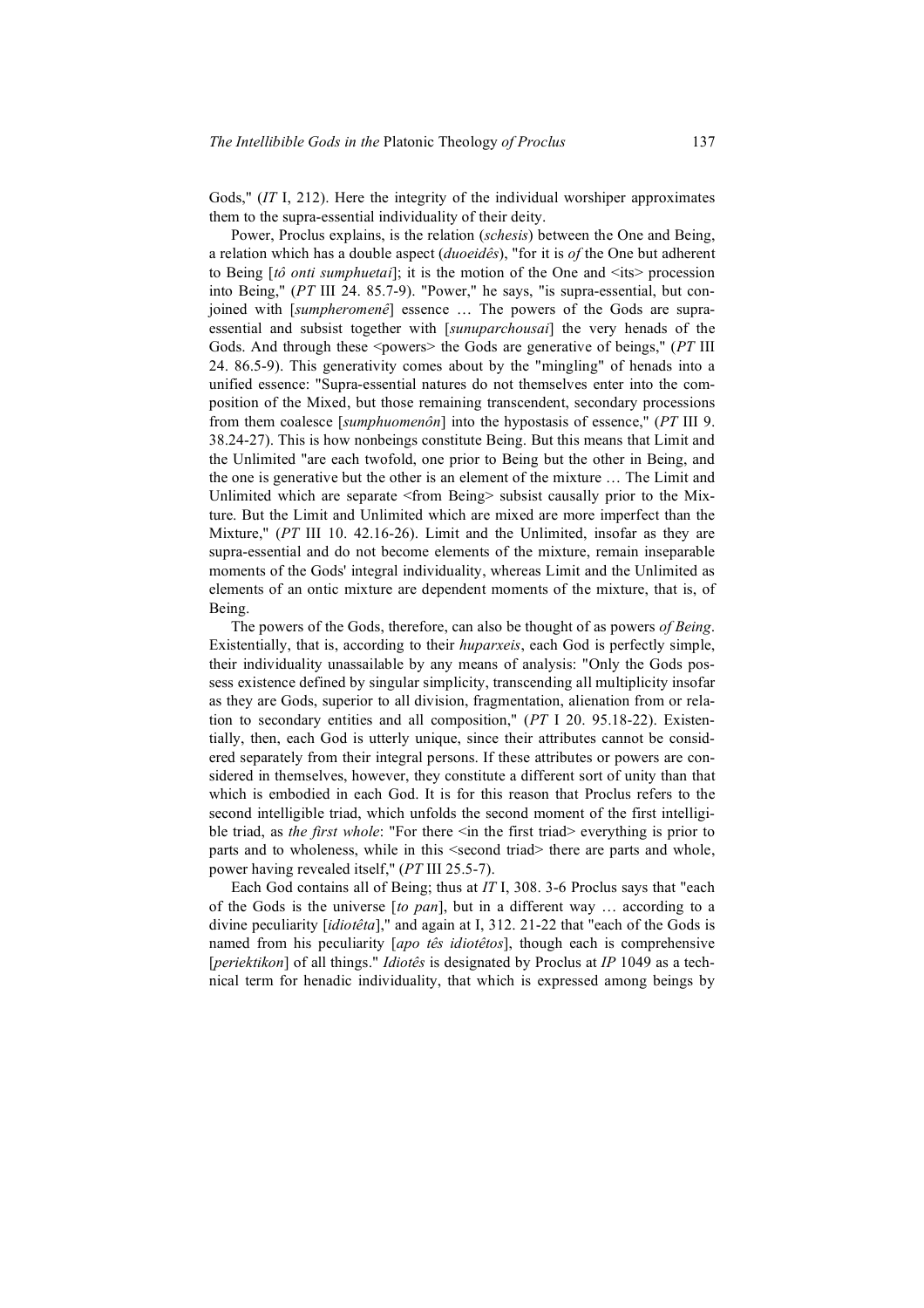difference, *heterotês*, an intellectually mediated relation. Being is said in a wider and a narrower sense, as I remarked above, and Being in the narrow sense, Being Itself, is the ground of Being in the wider sense and is explicated in it. The richness of content which provides for this explication is the presence to Being and for Being of the manifold of the Gods, which is present in the first place and in its greatest intensity not as a manifold, but as *each* God's one-to-one relation to all of Being. The ground of Being is therefore that which is in immediate contact, not with a *class* of Gods, like the subordinate hypostases which are not Being*qua*-Being, but with *each* God, as a unique individual existence (*huparxis*). In this fashion the polycentric manifold of the Gods is present to Being and grounds it to its furthest reaches.

The intelligible order of Gods, it was explained above, does not constitute a multiplicity in the ontological sense: "the intelligible genus of the Gods is unitarily exempt [*exêrêtai … heniaiôs*] from all the other divine orders [*diakosmôn*] … it transcends [*ekbebêke*] both universal and particular intelligibles and preexists all intellectual objects, being an unparticipated and divine intelligible," (*PT* III 28. 100.4-11). The intelligible genus of the Gods is not itself an intelligible universal because the henads do not participate anything. The Gods, Proclus states, "have no attribute by participation, but all according to existence [*huparxis*] or implicit in their causality [*kat'aitian*]," (*ET* prop. 118); and elsewhere, "every God is essentialized [*ousiôtai*] in being a God, or rather is supra-essentialized [*huperousiôtai*], but there is nothing which is participated by him; because the Gods are the most ancient and venerable of all things," (*IT* I, 364). In his clearest programmatic statement with respect to the organization of manifolds in general, Proclus explains in the Elements of Theology that "for each class [*taxis*] there is a single monad prior to the manifold, which determines for the members [lit. coordinates, *tetagmenoi*] their common relation [*hena logon*] to one another and to the whole," (*ET* prop. 21, ll. 15-18). And so too for the henads; but because their monad is none other than the One Itself, which neither is, nor is one, the henads are not mediated by the One, but are rather immediately all in each.

Unlike individuals depending upon forms to individuate them, therefore, the henads possess "individuality much more perfect than the otherness of forms," (*IP* 1048). Each God is thus, *qua* God, one of a kind, and the manifold of the henads has a unique structure unlike any other manifold. Hence Proclus refers to "the totality of the divine set [*pas … theios arithmos*], in virtue of which is the being, or rather pre-being [*proeinai*], of the Gods," (*IP* 1212). Thus unlike a manifold of beings, which would be disposed around a single center, the manifold of the henads is polycentric, deriving its collective character simply from the unique individuals who are its members. The very same characteristic, therefore, which makes the henads most *individual* is also that which makes the totality of them most *united*, namely the absence of a substantial mediator. It is, indeed, the emergence among the Gods of the basic structures governing the organization of multiplicities that is the condition of the possibility of such structures operating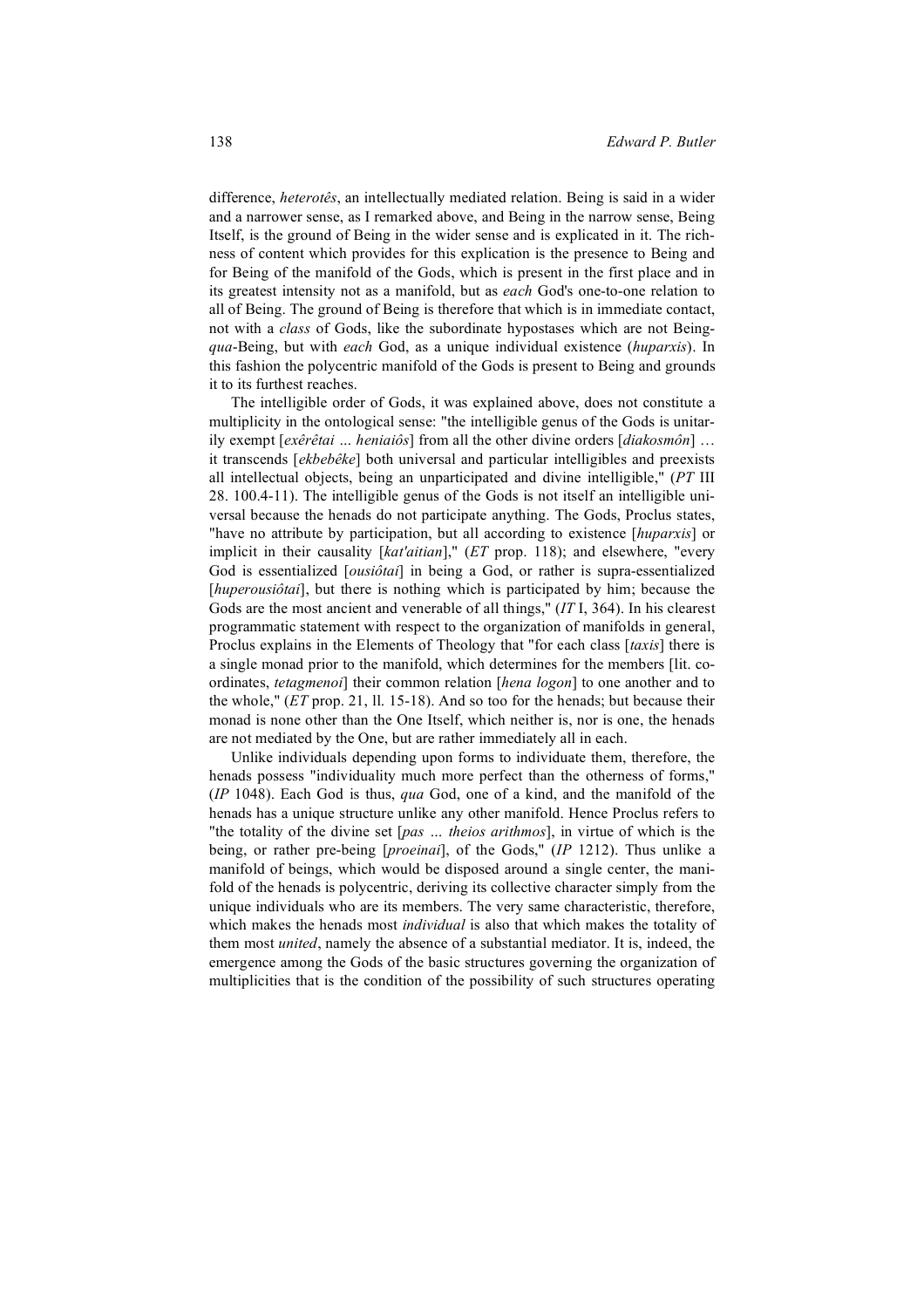among beings. Hence Proclus states that Being "receives a multiplicity of henads and of powers and mingles them into one essence," (*PT* III 9. 40.6-8). Readers of the Platonic Theology who have seen in the procession of Being a process of multiplication, therefore, have gotten it precisely backwards, for this procession actually involves the many Gods coming together into a common, ultimately intellectual space.

It is a misinterpretation of Proclus, moreover, to see in the existence of a multiplicity of individuals a decline from unity. Proclus specifically rejects that "the procession of the whole of things" should come about "through a diminution [*huphesin*], rather than through a superabundance of goodness," (*PT* II 7.50.21-22). "Diminution" here is that *hupobasis* defined as the production by monads of things "as if from the entirety of their natures but *diminished* for particular instances, their specific character being preserved but becoming more partial in them," like, for example, intellects from Intellect (*IP* 746). This process is not to be used to account for procession as a whole.<sup>7</sup> The One does not produce the totality by "employing power," (50.25-26) that is, through the activation of potentialities, but rather the One "produces all things by being exempt from all things, and by being unparticipated, similarly generating the first and last of beings," (50.9-11). It is not just that the One produces all things while remaining transcendent. This would be to render Proclus's statement banal and void of explanatory power. Rather, it is that the One's transcendence – that is, individuality's transcendence – is the very thing that brings production about through the very irreducibility of the existential individual to objective definition.

This tension between individual *huparxis* and universalizable potencies produces Being, but it also goes along with a decline in the *intensity* of existence for beings, for ontic individuals "do not have a simple essence, nor uniform [*monoeideis*] powers, but are composed out of opposites," (*PT* I 18. 85.18-20) and "subsist from adversaries," (85.24). Our existential individuality, which is to some degree in common with the Gods, is obscured, in effect, by our *particularity*, which consists in the *polemos* (86.8) by which "things coming to be in a foreign place [*en allotria chôra*], by introducing the universal, dominate the physical substrate by means of the form," (86.5-6). In this we are different from the Gods, of whom "each is simply self-sufficient goodness … not according to participation or illumination or likeness possessing self-sufficiency [*to autarkes*] and total perfection but just by being what s/he is," (*PT* I 19. 91.13-16) for "there is nothing in them which is not *one* [*hen*] and *existence* [*huparxis*]," (92.16-17). "The peculiarity of existence [*idiotês tês huparxeôs*]," Proclus explains, "diversifies [*exallattei*] the procession of each goodness," (91.10-11) that is, of each God. The procession of Being is determined by the "peculiarities" of just the

 <sup>7</sup> *Contra* Trouillard, *La Mystagogie de Proclos* (112-113), who sees the "modèle" for "le passage de l'Ineffable à la totalité," in "la dérivation que Proclos appelle *kath'hupobasin* (par marche dégressive), qui est la génération des parties par le tout."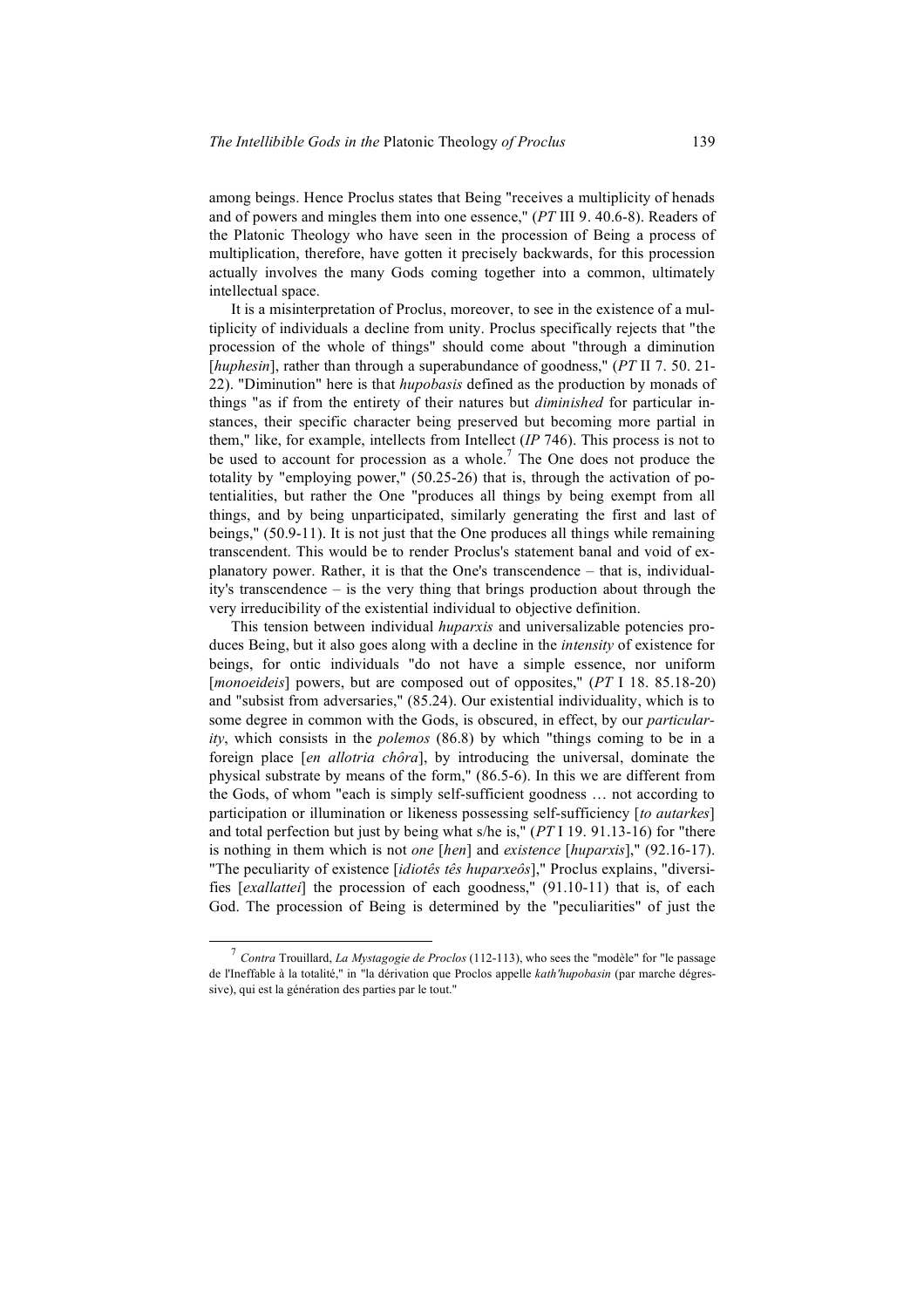Gods that happen to be, but these peculiarities are also reserved in some sense from that procession and hence conserved in it. In reserving their supra-essential individuality, the Gods allow to the intellectual domain, the domain of what we would call ontology, the realm of the Mixed *qua* Mixed, that degree of selfsufficiency that it possesses. $8^8$ 

Because the second and third intelligible triads actually express the nature of Gods, not simply *qua* Gods, but *also* as members of the intelligible-and-intellectual class and the intellectual class respectively, a discussion of those triads would be appropriate to an account of the activities of the Gods in those orders. Just to recognize this is already to take a major step toward the correct understanding of the *Platonic Theology*. What belongs properly to the discussion of the intelligible Gods is to explain what is involved in a God "proceeding to the intelligible summit." What does a God do in proceeding to the illumination of Being, regardless of the specific region of Being that God illuminates? For in general one must take the higher planes of Being as the sites of a *more universal activity*. Limit, Proclus explains, is "divine existence", the Unlimited, "generative power", and the Mixed is "the essence proceeding from these," (*PT* III 27. 93.15- 18). Elsewhere, he says that the mixture "is a union [*henôsis*] unto [*eis*] the hypostasis of Being," (*PT* III. 9. 37.4-5). What happens to a God, who is supraessential, in becoming or acquiring essence? If the essence proceeds from the *huparxis*, or existential individuality of the God, and from the powers of that God, not power in the sense of force, but in the sense of *properties* of that individuality, and this is indeed what the first two moments of the first intelligible triad signify, then the "essence" of the God is the reconciliation of the opposition between this existential character and the properties which are *potential univer*sality, with which the God is "pregnant", as Proclus frequently terms it.<sup>9</sup> The differentiation of powers from the integrity of the divine person is the thinking, as it were, by the God of his/her attributes, which creates the space of reflection in which beings dwell. It is in this sense that the opposition of existence and powers is *intellectual*.

Proclus explains the difference between thinking in humans and in the Gods in the following manner: for us, knowledge is a coming-to-plenitude, while in the Gods, intellect is generated *from* their plenitude, "for the progression in them is not from an imperfect state to a perfect one, but from the existence perfect in itself [*ek tês autotelous huparxeôs*] comes the power that engenders lesser enti-

 <sup>8</sup> "One calls the intellectual cosmos self-sufficient insofar as it has established the universal good [*to holon agathon*] in eternity [*en aiôni*], comprehends at once [*homou*] its whole blessedness, and lacks nothing, because all life and intelligence are present with it, and nothing is deficient, nor does it desire anything as absent. This indeed is self-sufficient in its own class [*en têi heautou taxei*], yet it falls short of the self-sufficiency of the Gods," (*PT* I 19. 91.1-7).

<sup>9</sup> E.g., at *PT* I 24. 108.22-23, where the wisdom [*sophos*] of the Gods, which corresponds to the second moment of the first intelligible triad, is said to be "pregnant with intelligible light and the very first forms [*eidê*]."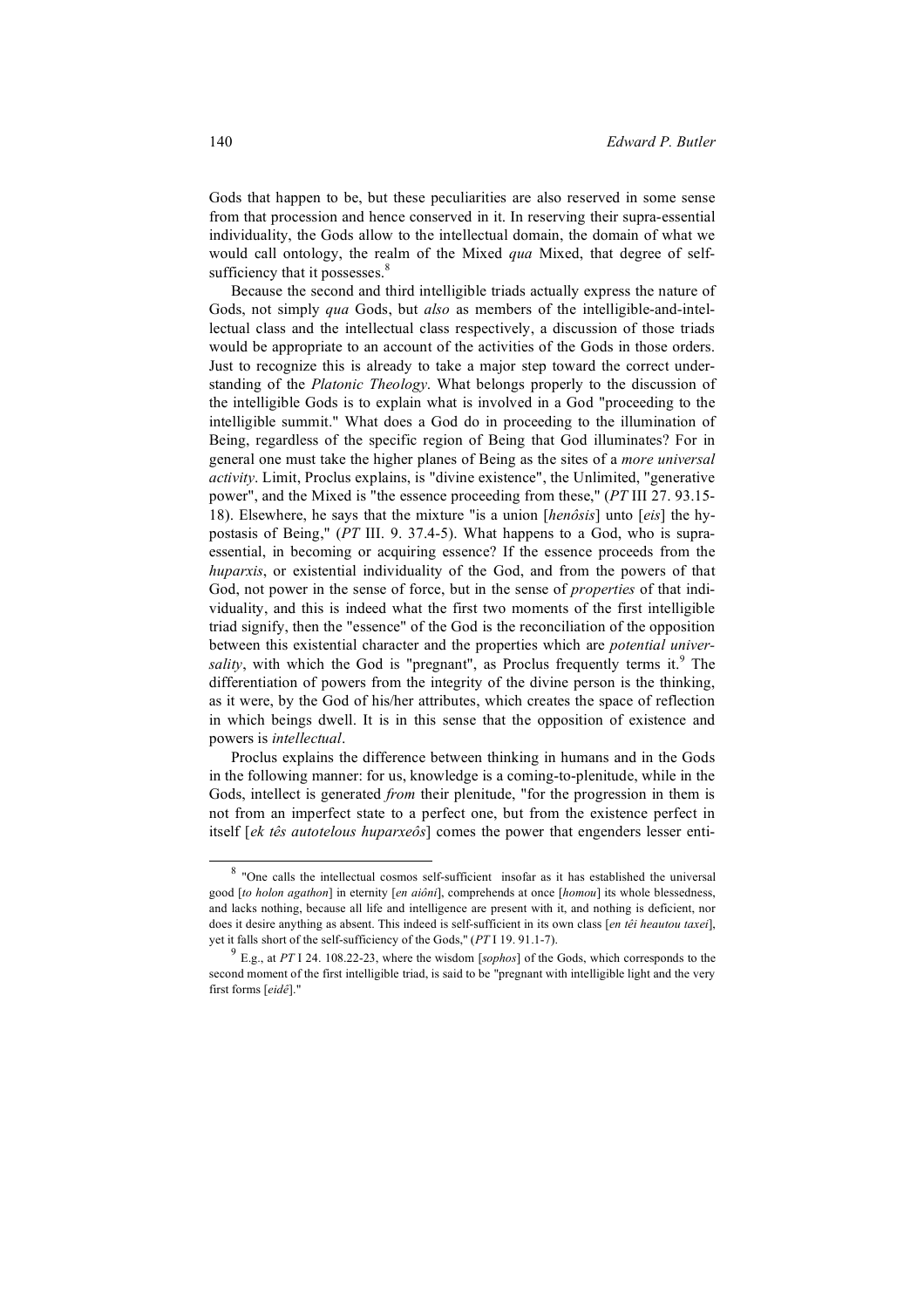ties [*hê gonimos tôn hupodeesterôn dunamis*]," (*PT* I 23. 105.14-19). Already in Plato's *Phaedrus* (247a5-e7), we see the Gods assembled in a symposium seemingly the model for the human symposium in the dialogue of the same name: assembled for a banquet, the Gods feast themselves upon the intelligible attributes primarily instantiated in none other than themselves. This divine symposium, as it were, is constitutive of the noetico-noeric organization, but has its ground in what each of the Gods does for him/herself, namely cognizing his/her own properties, which alone makes it possible that we might do the same, for according to Proclus "if all intellect is intelligible to itself, it is through the intelligible Gods that it possesses this characteristic," (*PT* III 28. 100.15-16).

I spoke above of the procession of the Gods into Being as involving the production for each of an ontic "double". This doubling has its primary expression in the third moment of the first intelligible triad, in which Being "receives a multiplicity of henads and of powers and mingles them into one essence," (*PT* III 9. 40.6-8). Proclus's account of the third intelligible triad, however, which pertains strictly speaking to the disposition of an intellectual God, explicates the Gods' presence to Being which was expressed universally in the third moment of the first triad. In the third moment of the first triad, the moment of the Mixed, each God is, immediately, Being Itself, whose components, Limit and the Unlimited, are simply the existence and power(s) of each God. In the third intelligible triad, Proclus explains, "unitary multiplicity [*to heniaion plêthos*]," that is, the multiplicity of the Gods, "is conjoined to the multiplicity of beings," (*PT* III 26. 89.16-17). A multiplicity of henads and a multiplicity of beings are present in one ideal space, a space of mediation; hence where Proclus referred to the second intelligible triad as *wholeness*, the third intelligible triad is *allness*, totality (*PT* III 20. 71.8-10). The One and Being confronting one another, so to speak, "the One and Being generate *a second henad conjoined with a part of Being*," and Being "generates a more partial being suspended from a more partial henad," this being the division, *diairesis*, of the One and the distinguishing, *diakrisis*, of the One and Being (89.22-26).

The generation of a "second henad" together with a more partial being refers to the emergence of specific levels of Being from the activities of the Gods, *activity* (*energeia*) being the third moment of all triads taking their form from the first intelligible triad: each God is existence, power, and activity. Their activities, which we know of through myths conveyed to poets through divine inspiration,<sup>10</sup>

 <sup>10</sup> In his *Cratylus* commentary Proclus characterizes the works of poets such as Homer as the product of souls "at one time operating enthusiastically about the Gods and at another time operating according to science," (71). At *IC* 87 he characterizes the "enthusiastic" component further as coming about though a variant form of *anamnêsis* or recollection, namely, "through the love of a divine nature, and the recollection of the *huparxis* of deity." This recollection of the Gods refers to the account in the *Phaedrus* of the soul's pre-natal experience as a "follower" of one God or another, the recollection of which influences the soul throughout its embodied life and plays an important role in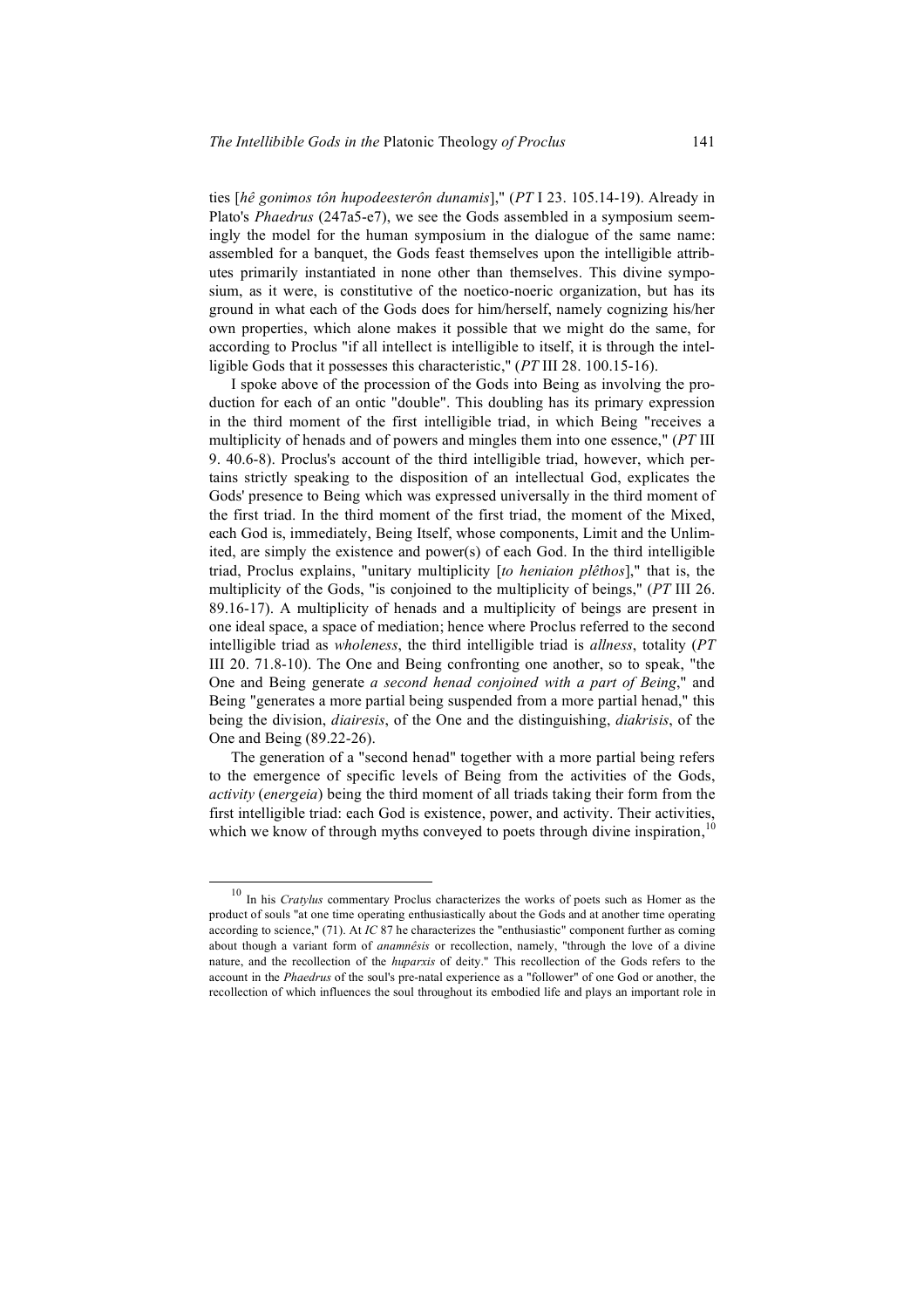allow us to classify the Gods according to the specific planes of Being constituted through their illumination. It is this symbolic action through which the Gods, in effect, bring forth and resolve the latent alterity in themselves. The Gods are primordially distinct by virtue of each possessing his/her unique *idiotês*. This individuality is not originally given diacritically, negatively, holistically, but instead with primitive positivity. Explicating this primitive identity, however, manifests alterity through the Gods' powers, as well as through the presence of all the other Gods in each one.

Of previous treatments of the nature of the first intelligible triad, the most perspicacious and insightful is clearly Gerd van Riel.<sup>11</sup>Van Riel answers in the negative the question posed in the title, and also recognizes that Limit and the Unlimited "ne sont pas réellement distincts au niveau intelligible," (428) but does not go on to explain the significance of this, for he does not acknowledge authentic individuality in the henad, seeing in the *idiotês* of the God "une caractéristique typique" (424). I would argue that the primary *idiotês* is not a *type* but rather a unique individuating property. Van Riel recognizes that "unité (*henôsis*) et spécificité (*idiotês*) constituent les *existentalia* des hénades," (ibid.) but does not recognize that in the henads these are one and the same, for the "unity" of the henads is their *individuality*. The *idiotês* of the God is thus a primitive character, not "une place particulière dans la procession causale," (ibid.). To give *idiotês* a solely classificatory sense is to dismiss Proclus' commitment to the reality of unique divine persons. As Van Riel acknowledges, the exact number of the henads is only knowable to the Gods, although it can be determined *a priori* to be finite (422 n. 30). But since the number of ontic classes *is* known to us, the henads cannot therefore be individuated in relation to the classes of beings, as the "typical characters" or "regulative principles" for those classes (426). In fact, it is rather the case that *singular* hypostases participate in *classes of Gods*; thus, for example, *ET* prop. 163 defines the intellectual class of Gods as follows: "Every manifold of henads participated by the unparticipated Intellect is intellectual." The number of henads is not fixed to the number of ontic classes because "the individuality of each of them [the henads] is a much more perfect thing than the difference of the Forms," (*IP* 1048). Hence Proclus, except for purposes of exemplification, speaks of classes of henads and leaves to the sacred discourses of theologians the accounts of individual Gods. Reducing the henads to logical counters both fails to do justice to Proclus' theology and also, more importantly, mystifies the constitution of Being, inasmuch as it is from out of polycentric henadic individuality than ontic unity – formal, universal, mediated – comes to be.

its intellectual development (note in this respect that "beauty" emanates from the third intelligible triad, i.e., from an intellectual God, one who places him/herself in proximity to souls).

<sup>11</sup> "Les hénades de Proclus sont-elles composées de limite et d'illimité?," *Revue des sciences philosophiques et théologiques* 85 (2001), 417-432.